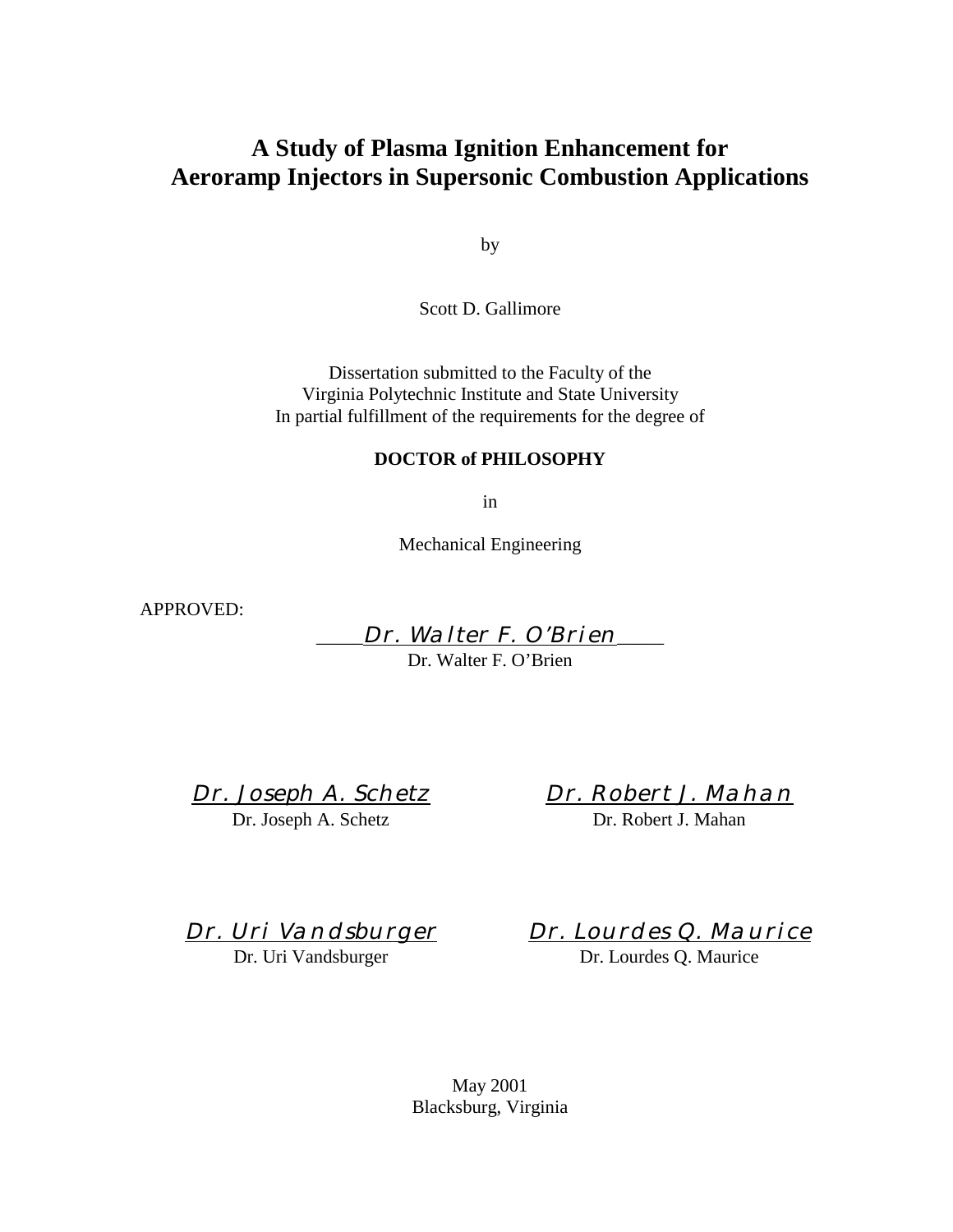# **A Study of Plasma Ignition Enhancement for Aeroramp Injectors in Supersonic Combustion Applications**

by

Scott D. Gallimore

Committee Chair: Dr. Walter F. O'Brien Mechanical Engineering Department

### **(ABSTRACT)**

 The main goal of this project was to investigate the mixing and chemical phenomena associated with the integration of a low-power, uncooled plasma torch into a fuel injector array. The potential application was for an integrated scramjet igniter/injector, with the hope of producing superior mixing and flameholding performance for supersonic combustion applications. To create a knowledge base for integration, several key investigations were made of the anode material, anode geometry, and spectrographic analysis of different light hydrocarbon fuels and inert feedstocks, all aimed at increasing the ignition potential of the plasma torch. Investigations of the anode material demonstrated the molybdenum provided longer lifetimes than either pure copper or tungsten-copper anodes. In addition, geometric studies of the anode revealed that anodes with short constrictor lengths and sonic exit nozzles provided superior ignition performance based on higher transfer rates of thermal energy from the arc to the feedstock. This resulted in the production of higher hydrogen atom concentrations within the plasma jet. Spectrographic observation of the plasma jets revealed that methane, ethylene, propylene, and propane plasmas all contain excited atomic hydrogen, a radical known to participate in important chain-branching combustion reactions.

Based on the knowledge gained, and encouraging results, a candidate scramjet igniter and flameholder was designed. The design was observed to exhibit a synergistic effect between the plasma igniter and fuel injector in that the fuel injector provides not only a subsonic region for plasma ignition, but also lifts the combustion enhancing radicals out into the fuel-air stream by means of counter-rotating vortices. Furthermore, under the conditions tested, increases in plasma torch power produced an exponential increase in the intensity of downstream products, indicating an enhancement effect. Based upon these observations, the integrated igniter/injector design is expected to perform well in supersonic combustion applications.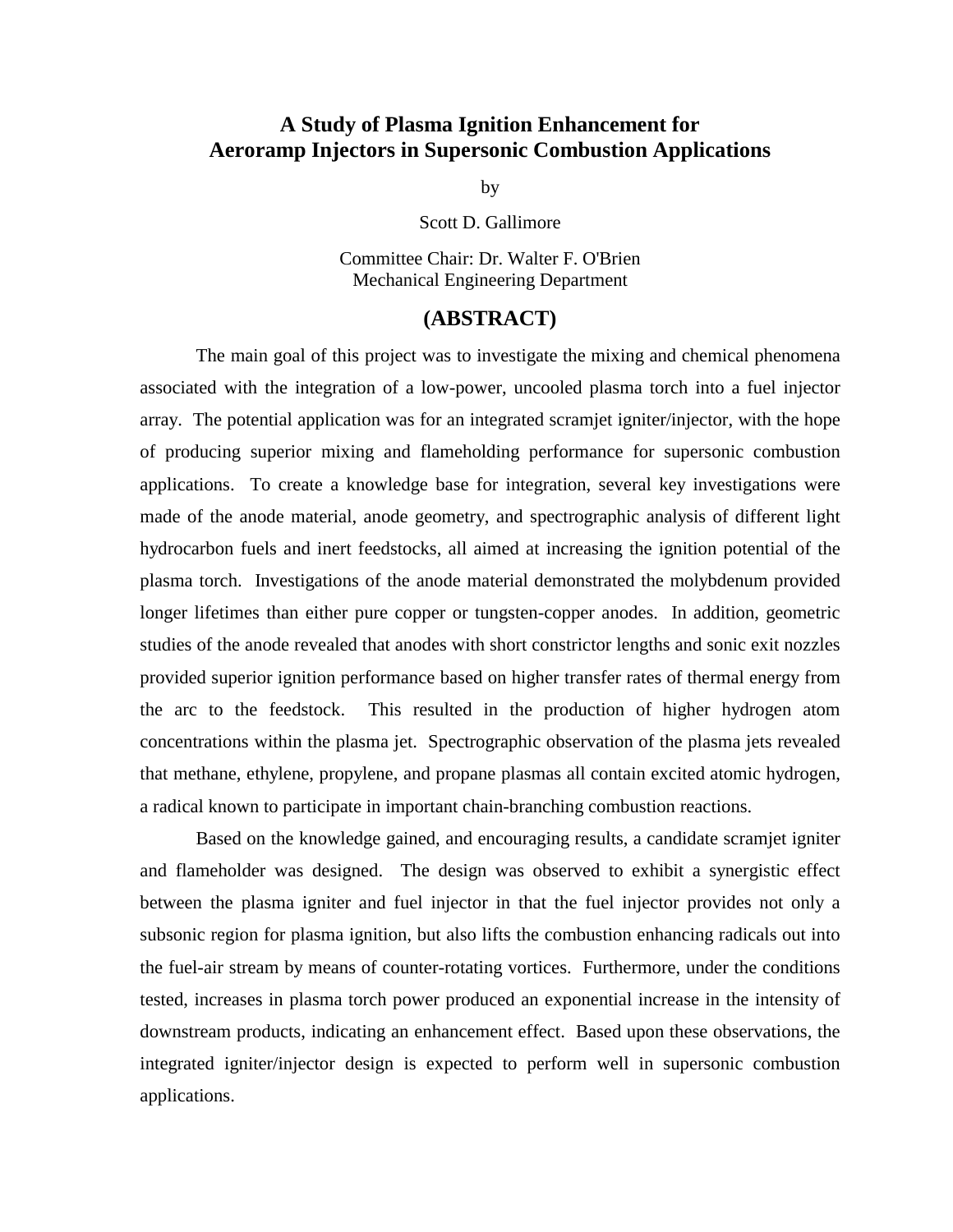# *Acknowledgements*

 First thanks must go to God, for getting me through this project with only minor psychological damage. His hand was involved daily. Without His support I would have never made it to the point I am at today. I would also like to thank my parents, brothers, and sister, who were always there for me. Trips back home were like visiting an oasis and made the work here seem so far away that I could truly relax.

 On the academic side of things, I am especially grateful to Dr. Walter F. O'Brien, my advisor. He was especially insightful and guided the project with a proficiency that only comes with years of experience. He provided me with the freedom to explore creative avenues, but also made sure to channel that motivation towards worthy goals. I would also like to thank him for the multiple opportunities he provided for me to teach. I found these times perhaps the most rewarding of all my duties here at Tech. I am also extremely appreciative of Dr. Joseph Schetz, who was constantly involved in the project and always on the lookout for new opportunities through which we could make our work public. His results-or-die vision always brought out my best performance. I would also like to thank Dr. Uri Vandsburger, Dr. Robert Mahan, and Dr. Lourdes Maurice for sacrificing their time to serve on my committee. Finally, my lab partner Lance Jacobsen must be given credit. He worked extremely hard to make this project a success and always strived to produce the highest quality results. His selfless sacrifice of time to collect data that he would not even use was especially appreciated.

 Without the help of the AOE and ME machines shops, this project would never have been a success. Special thanks must go to Bruce of AOE and Bill of ME, who machined electrode after electrode and injector after injector. They were both especially helpful each time we had a new emergency that "had to be taken care of right now."

 Certainly the turbolab guys must be given thanks: Peter, Keith, Matt, Wayne, Grant, John, Mac, Drew, Alexandre, and Joe (evil!). These guys made the days sitting in front of a computer a little more enjoyable with their… shall we say… antics. However, a special award is reserved for Karl. "Guten Tag Herr Sheldon." And lastly, how could I forget Chip? Don't forget your fireboots!

*\_\_\_\_\_\_\_\_\_\_\_\_\_\_\_\_\_\_\_\_\_\_\_\_\_\_\_\_\_\_\_\_\_\_\_\_\_\_\_\_\_\_\_\_\_\_\_\_\_\_\_\_\_\_\_\_\_\_\_\_\_\_\_\_\_\_\_\_\_\_\_\_\_\_\_\_\_\_\_\_\_\_\_\_\_\_* 

The plasma igniter/aeroramp integration was initially developed under subcontract to, and in cooperation with, Phoenix Solutions Co. under an Air Force SBIR Phase II plasma igniter program with the Air Force Research Laboratory.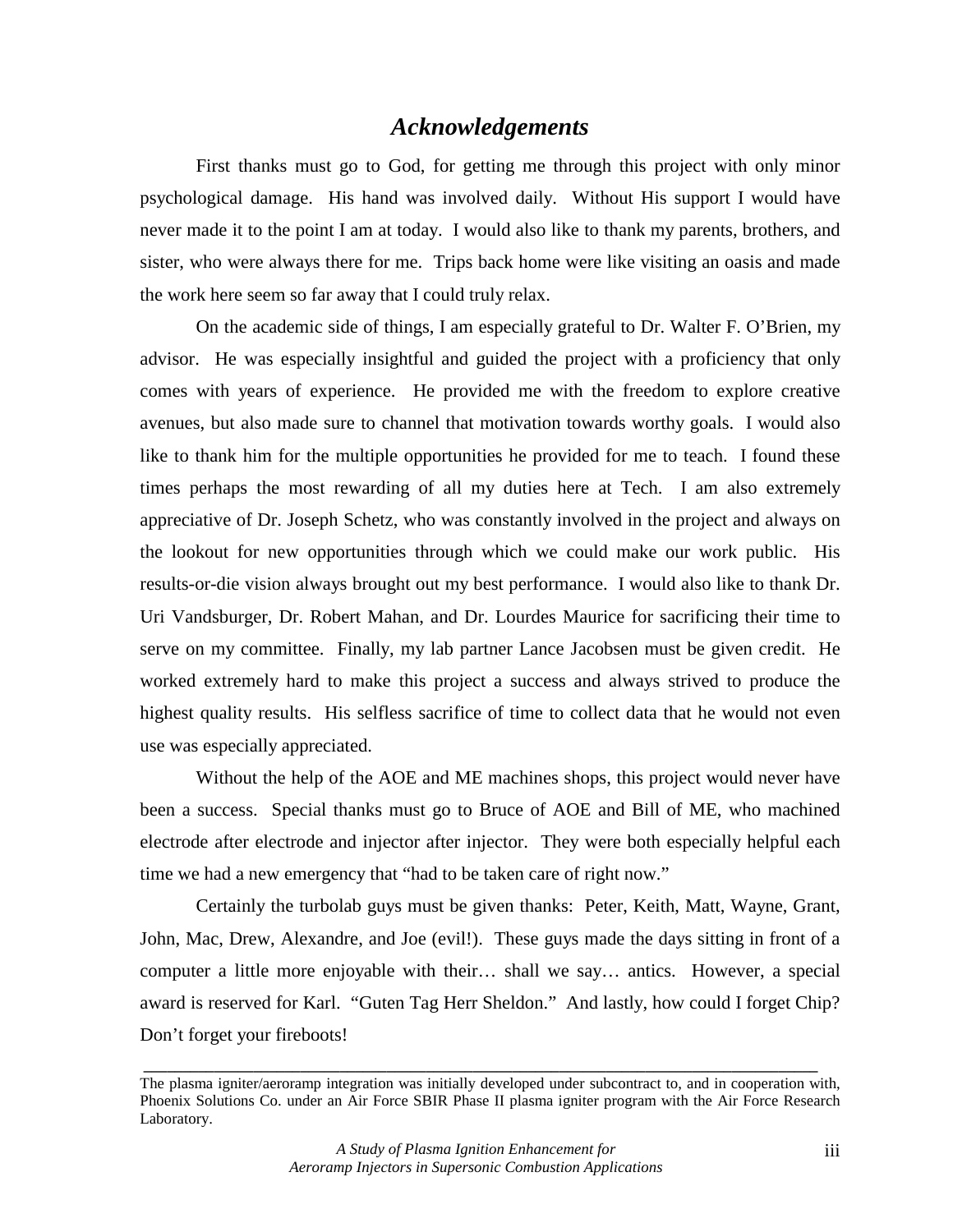# *Table of Contents*

**Abstract ii Acknowledgments iii List of Figures viii List of Tables xii Nomenclature xiii Motivation xv** 

#### **Introduction 1**

#### **Chapter 1: The Role of Plasma Igniters and Fuel Injectors in Hypersonic Technology 6**

- 1.1: Development of Hypersonic Technology 7
- 1.2: Identified Difficulties with Supersonic Combustion 11
- 1.3: Mixing and Flameholding Methods in Supersonic Flow 13
	- 1.3.1: Flameholding by Means of Passive Mixing Devices 13
		- *1.3.1.1: Cavities 14*
		- *1.3.1.2: Rearward-Facing Steps 15*
		- *1.3.1.3: Ramp Injectors 16*
		- *1.3.1.4: Lobe Mixers 17*
		- *1.3.1.5: Wedges 18*
		- 1.3.2: Flameholding by Means of Active Mixing Devices 19
		- 1.3.3: Recent Fuel Injector Developments 19
		- 1.3.4: Development of Aeroramps 21
- 1.4: Development of Plasma Torches for Supersonic Combustion 24
	- 1.4.1: Chemical Processes Governing the Effectiveness of Plasma Torches 26
	- 1.4.2: Demonstrations of Plasma Torch Enhancement for High-speed Flows 28
	- 1.4.3: Other Methods of Ignition in High-Speed Flows 30
	- 1.4.4: Recent Advances in Plasma Torch Aided Supersonic Combustion 31
- 1.5: Attempts at Injector/Igniter Integration 32
- 1.6: Key Issues Related to Current Ignition/Injection Systems 34
- 1.7: Proposed Advances 35

# **Chapter 2: The Virginia Tech Plasma Torch, 3rd Generation (VTPT-3) 36**

- 2.1: The Anode and Cathode 37
- 2.2: The Torch Body 38
- 2.3: The Micrometer Drive Assembly 39
- 2.4: The Bolt and Body Insulators 40
- 2.5: The Flow Swirler and Support Rod 40
- 2.6: Design Issues 41

#### **Chapter 3: Experimental Setup and Equipment 43**

3.1: Lab Equipment 43

3.1.1 The Flow System 43

3.1.1.1: The Torch Feedstock System 43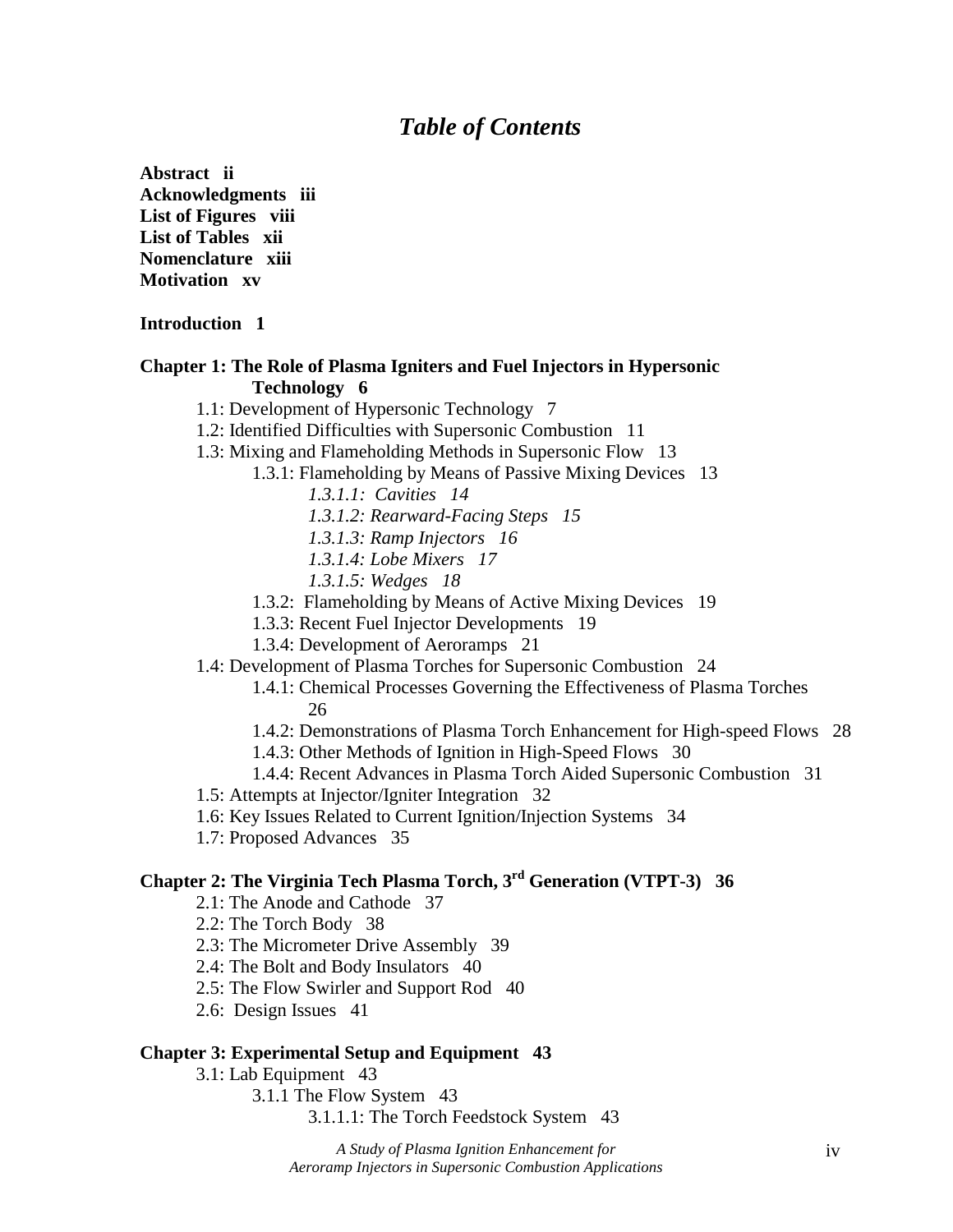- 3.1.1.2: The Injector Fuel System 44
- 3.1.2: The Power System 44
- 3.1.3: The Data Acquisition System 44
	- 3.1.3.1: The Spectrometer 45
	- 3.1.3.2: Temperature Probes 45
	- 3.1.3.3: High-Speed Cameras 45
	- 3.1.3.4: Other Data Acquisition Equipment 46
- 3.1.4: Other Laboratory Equipment 46
	- 3.1.4.1: The Supersonic Tunnel 46
	- 3.1.4.2: Positioning Stages 47
	- 3.1.4.3: Argon Laser 48
	- 3.1.4.4: Spectral Band-pass Filters 48
- 3.2: Experimental Procedures 49
	- 3.2.1: Plasma Torch Setup 49
	- 3.2.2: Spectroscopic Analyses 50
		- 3.2.2.1: Basic Spectroscopic Studies 50
		- 3.2.2.2: Spatial Spectroscopic Studies of the Plasma Jet 50
		- 3.2.2.3: Spatial Spectroscopic Studies of the Plume 51
	- 3.2.3: Total Temperature Sampling 52
	- 3.2.4: Stereoscopic Investigations 53
	- 3.2.5: Shadowgraphs 53
	- 3.2.6: Surface Oil Flow 54
	- 3.2.7: High-Speed Digital Photography 55
	- 3.2.8: Filtered Photography 55
	- 3.2.9: Video Observation 55

#### **Chapter 4: Anode Material Selection and Design Issues 56**

- 4.1: Material Review and Selection Criteria 57
- 4.2: Test Procedure 58
- 4.3: Results and Discussion 59
	- 4.3.1: Quiescent Electrode Erosion Results 60
	- 4.3.2: Stereoscopic Investigation of the Anodes and Cathodes 61
		- *4.3.2.1: Tungsten-Copper 61*
		- *4.3.2.2: Molybdenum 62*
		- *4.3.2.3: Copper 64*
		- *4.3.2.4: Investigations of the Cathode 65*
	- 4.3.3: The Anode Attachment Point Model 66
	- 4.3.4: Crossflow and Anode Exit Geometry Effects on Arc Attachment Point 70
		- 4.3.4.1: Arc Attachment for Normal Injection 71
		- 4.3.4.2: Arc Attachment for Transverse Injection 72
	- 4.3.5: The Effect of Air and Nitrogen Plasmas On Molybdenum 74

4.4: Conclusions 75

#### **Chapter 5: Spectroscopic Studies of Hydrocarbon, Air and Nitrogen Plasmas 78**

- 5.1: Experimental Procedures 79
- 5.2: Results and Discussion 80
	- 5.2.1: Methane 80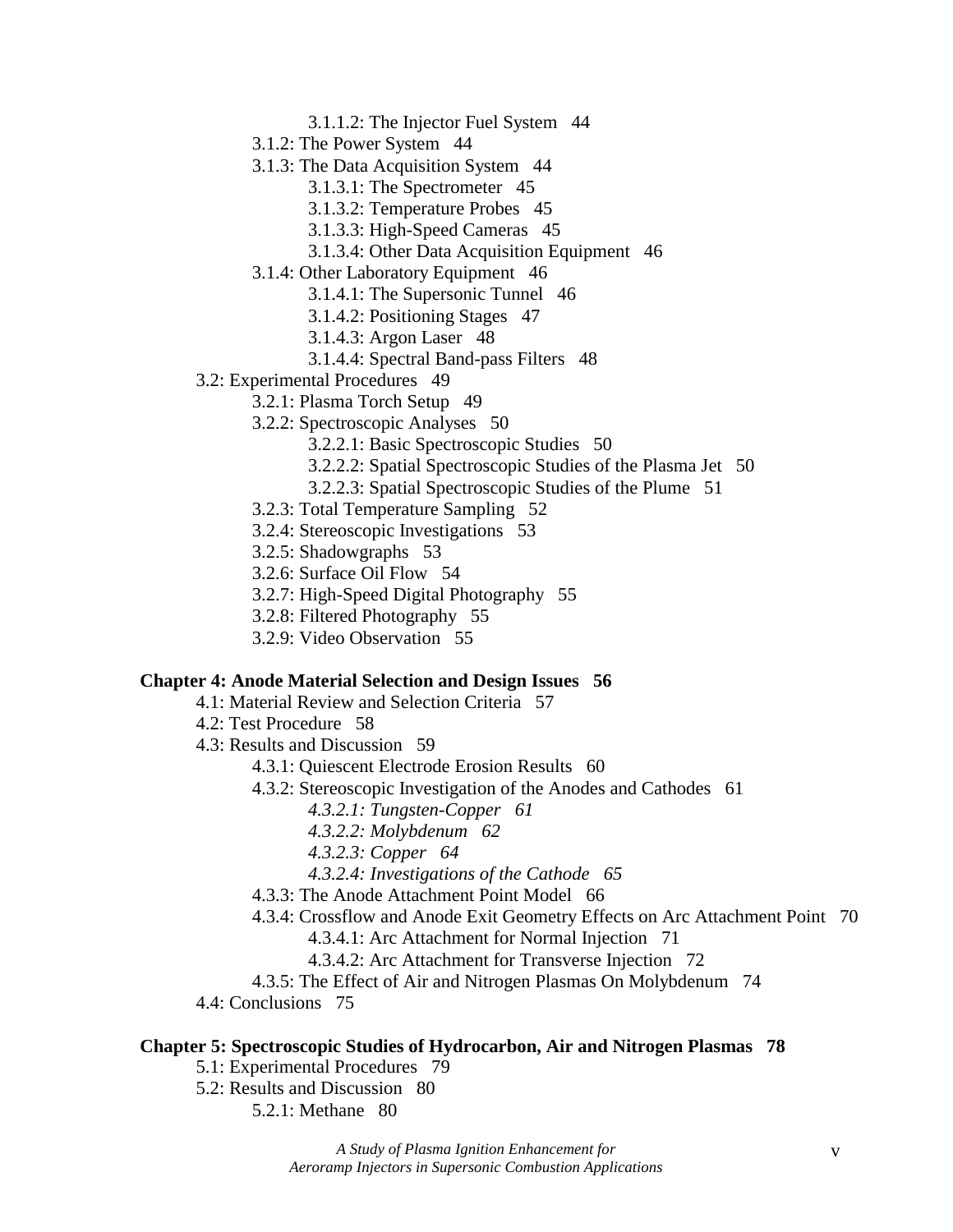- *5.2.1.1: Hydrocarbon Fragments 81*
- *5.2.1.2: Hydrocarbon-Air Molecules 83*
- *5.2.1.3: Excited Air Molecules 85*
- 5.2.2: Ethylene 86
- 5.2.3: Propane and Propylene 86
- 5.2.4: Nitrogen and Air 88
- 5.2.5: Discovery and Analysis of Molybdenum Nitride 90
- 5.2.6: H- $C_2$  Line Ratios 94
- 5.3: Conclusions 95

#### **Chapter 6: Geometric Studies of the Plasma Torch Anode 96**

6.2: Test Procedure 97 6.2.1: Anode Exit Geometry 97 6.2.2: Studies of Nozzles, Throat Lengths, and Injection Angle 98 6.2.3: Stereoscopic Investigation of Anode Wear 99 6.3: Results and Discussion 100 6.3.1: Studies of the Anode Diverging Section 100 *6.3.1.1: Results of the Power Requirements 100 6.3.1.2: Results of the Protection Studies 101* 6.3.2: Geometric Study of Nozzles, Throat Lengths and Injection Angle 103 *6.3.2.1: Results for the 90°, 2.54-mm Throat Length, Sonic Anode 111 6.3.2.2: Results for the 90°, 3.12-mm Throat Length, Sonic Anode 117 6.3.2.3: Results for the 90°, Supersonic Anode 119 6.3.2.4: Results for the 60°, 2.54-mm Throat Length, Sonic Anode 122 6.3.2.5: Results for the 60°, 3.12-mm Throat Length, Sonic Anode 125 6.3.2.6: Results for the 60°, Supersonic Anode 130* 6.4: Conclusions 132

#### **Chapter 7: Plasma Torch Operational Characteristics in Quiescent and Supersonic Environments 135**

7.1: Experimental Setup 136

7.2: Results and Discussion 137

7.2.1: Quiescent Experimental Results 137

*7.2.1.1: Spectral Measurements of the Plasma Jet Centerline 137* 

- *7.2.1.2: Two-Dimensional Ion Concentration Profiles 141*
- *7.2.1.3: High Speed Visualization 143*
- 7.2.2: Supersonic Experimental Results 147
	- *7.2.2.1: Methane in Supersonic Flow 148*
	- *7.2.2.2: Ethylene in Supersonic Flow 156*
	- *7.2.2.3: Nitrogen in Supersonic Flow 159*

7.4: Conclusions 166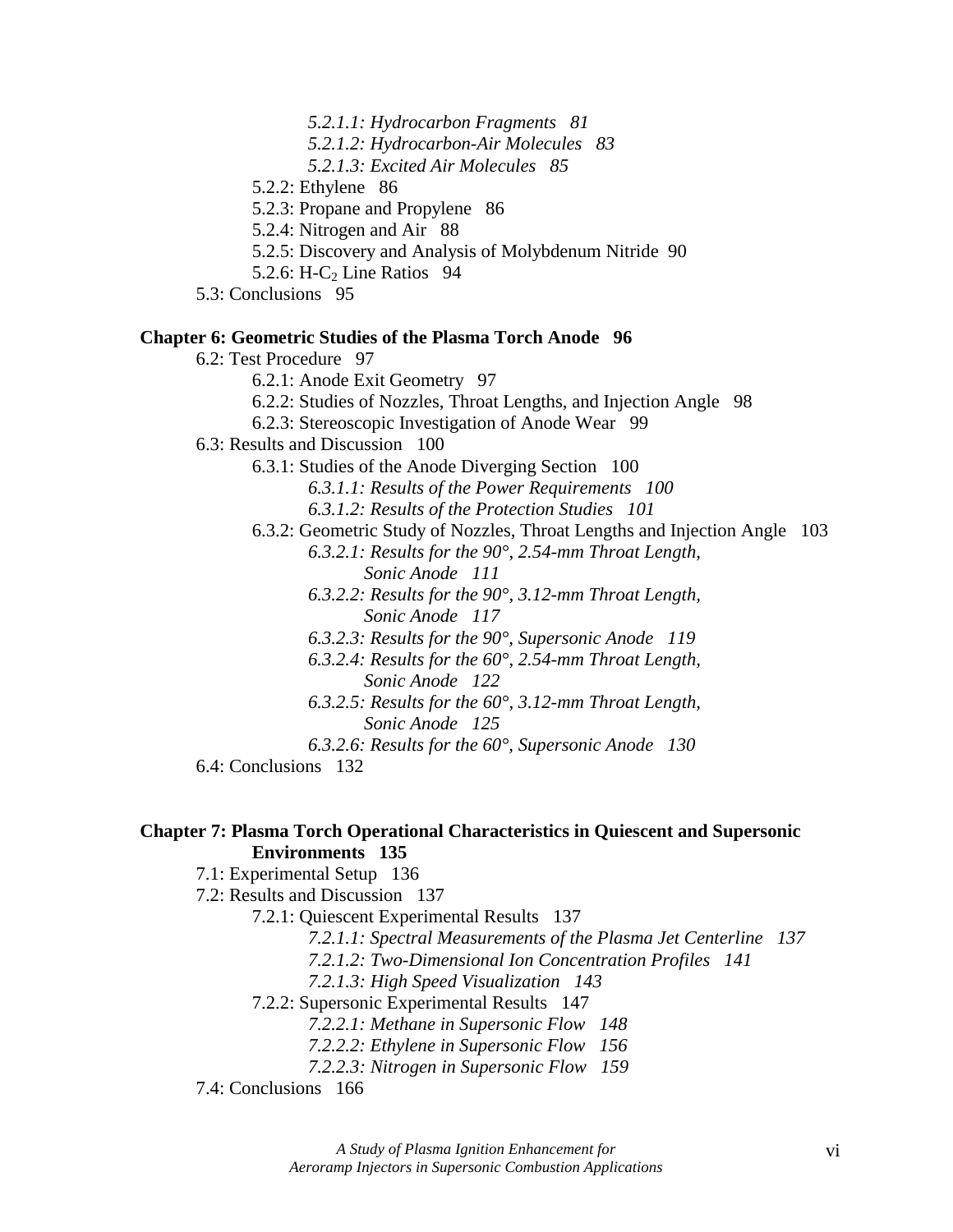## **Chapter 8: Comparisons of CFD Calculations and Measurements for a Sonic Methane Plasma Jet in a Supersonic Crossflow 169**

- 8.1: Experimental Conditions 169
- 8.2: Computational Methodology 170
	- 8.2.1: Jet and Boundary Conditions 170
	- 8.2.2: Grid Generation 171
	- 8.2.3: Reaction Mechanism 173
- 8.3: Results and Discussion 173
	- 8.3.1: Sources for Error 179
- 8.4: Conclusions 180

#### **Chapter 9: The Results of the Integrated Design 182**

- 9.1: Experimental Setup 184
- 9.2: Results and Discussion 185
	- 9.2.1: Methane-Ethylene Experiments 186
	- 9.2.2: Nitrogen-Ethylene Experiments 195
	- 9.2.3: Ethylene-Ethylene Experiments 204
	- 9.2.4: Air-Ethylene Experiments 206
	- 9.2.5: Electrode Emission 210
- 9.3: Conclusions 211

#### **Chapter 10: Conclusions and Recommendations 214**

- 10.1: Recommendations
- **References 220**
- **Appendix A: A Review of Plasma Spectroscopy 226**
- **Appendix B: Topics Related to Plasma Dynamics 234**
- **Appendix C: Relationships for Momentum Flux Ratio, Mass Flowrate, and Chamber Pressure 254**
- **Appendix D: Selected Excerpts from "Numerical Model for Plasma Jet Injection in a Supersonic Crossflow" 258**

**Vita 300**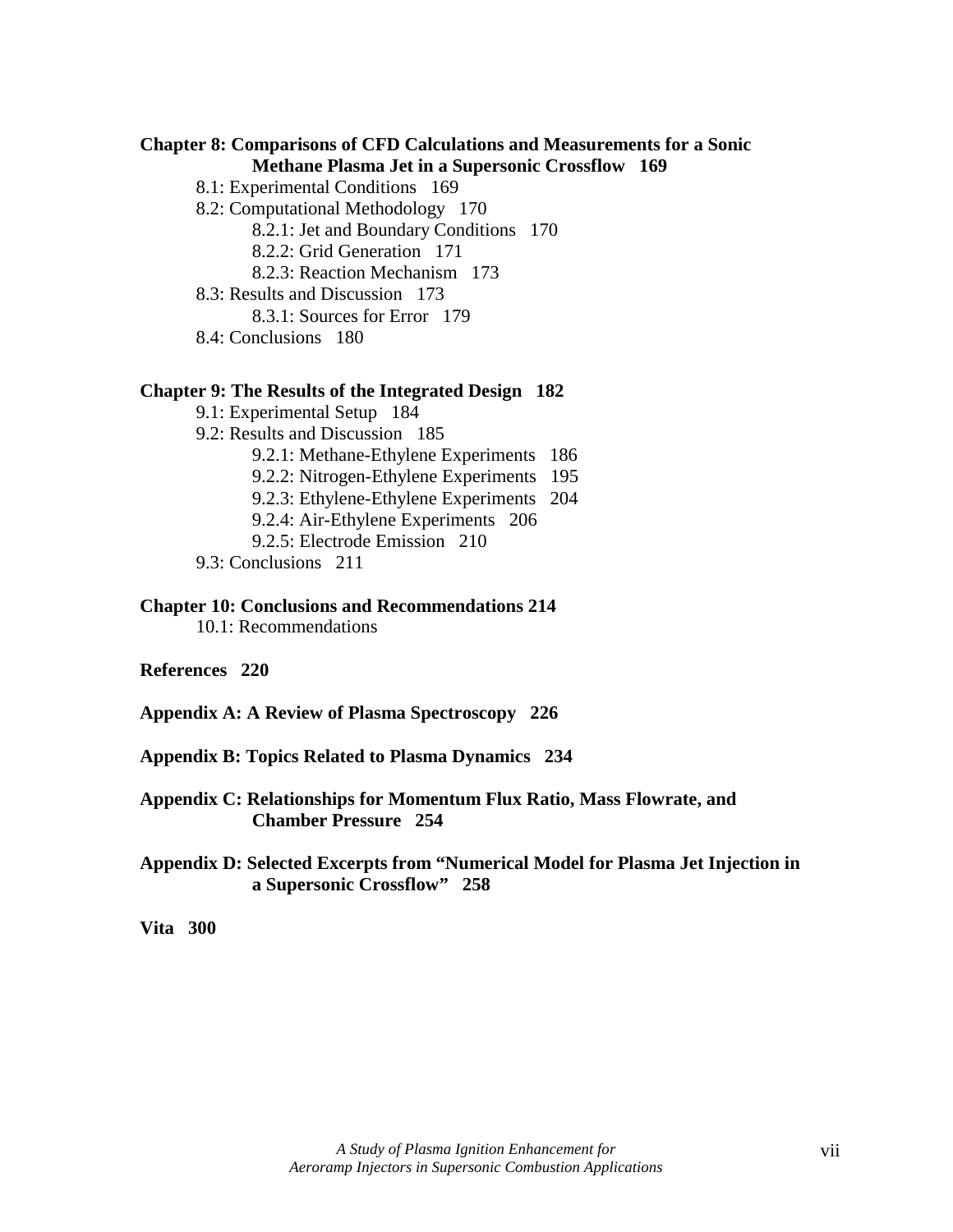# *List of Figures*

- 1) Figure 1.1: Approximate Performance Levels of Various Classes of Engines (Curran, 1999) 7
- 2) Figure 1.2: The Dual-Combustor Ramjet Concept (Waltrup et al., 1996) 9
- 3) Figure 1.3: A Concept Picture of the X-30 10
- 4) Figure 1.4: Dual Cavities for Flameholding and Mixing (Yu et al., 1998) 15
- 5) Figure 1.5: Compression and Expansion Ramps (Stouffer et al., 1993) 17
- 6) Figure 1.6: Illustration of Swept and Unswept Ramp Injectors 17
- 7) Figure 1.7: Squared-off Lobe Mixer (Marble et al., 1990) 18
- 8) Figure 1.8: Comparison of a Physical Ramp and Aeroramp Injector (Fuller et al., 1996) 22
- 9) Figure 1.9: A Plasma Torch Design for Combustion Enhancement of IC Engines (Weinberg, 1978) 25
- 10) Figure 1.10: Direct Arc Injection Method (DAIM) 32
- 11) Figure 2.1: Schematic of VTPT-3 37
- 12) Figure 2.2: Plasma Torch Electrodes 38
- 13) Figure 2.3: Plasma Torch Body 39
- 14) Figure 2.4: The Micrometer Drive Assembly 39
- 15) Figure 2.5: Bolt and Body Insulators 40
- 16) Figure 2.6: Flow Swirler and Support Rod 41
- 17) Figure 3.1: Tunnel Schematic Showing Injector, Torch and Equipment Locations 47
- 18) Figure 3.2: Velmex® Positioning Stages 48
- 19) Figure 3.3: The Measurement Locations of Centerline, Exit, and Two-Dimensional Hβ-Profiles 51
- 20) Figure 3.4: Spectrometer Setup for Plume Studies 52
- 21) Figure 3.5: Laser-Shadowgraph Setup Schematic 54
- 22) Figure 3.6: Surface Oil Flow Setup 54
- 23) Figure 4.1: Stereoscopic Photographs of Worn Tungsten-Copper Anodes 62
- 24) Figure 4.2: Stereoscopic Photographs of Worn Molybdenum Anodes 63
- 25) Figure 4.3: Stereoscopic Photographs of Copper-1 64
- 26) Figure 4.4: Stereoscopic Photograph of Copper-3 65
- 27) Figure 4.5: Microscopic Photographs of Cathode Tip Wear 66
- 28) Figure 4.6: Results of Analytical Arc Diameter Analysis 70
- 29) Figure 4.7: A Molybdenum Anode in Crossflow after 50+ Runs 72
- 30) Figure 4.8: Figure 4.8: A Schematic of an Anode Designed for Angled Injection 73
- 31) Figure 4.9: Wear on Copper Anodes for 45° Transverse Injection 74
- 32) Figure 4.10: Molybdenum Anodes Showing Erosion from Air Plasma 75
- 33) Figure 5.1: Methane Spectrogram 81
- 34) Figure 5.2:  $C_2$  Swan Band Systems 82
- 35) Figure 5.3: CH Bands and  $H_v$  Line near 430 nm 83
- 36) Figure 5.4: CN Violet Band Systems 84
- 37) Figure 5.5: NH Bandheads at 336 nm 85
- 38) Figure 5.6: N2 Second Positive System 86
- 39) Figure 5.7: Spectrogram of Ethylene Plasma 86
- 40) Figure 5.8: Spectrograms of Propane and Propylene Plasmas 87
- 41) Figure 5.9: Spectrogram of Nitrogen Plasma 88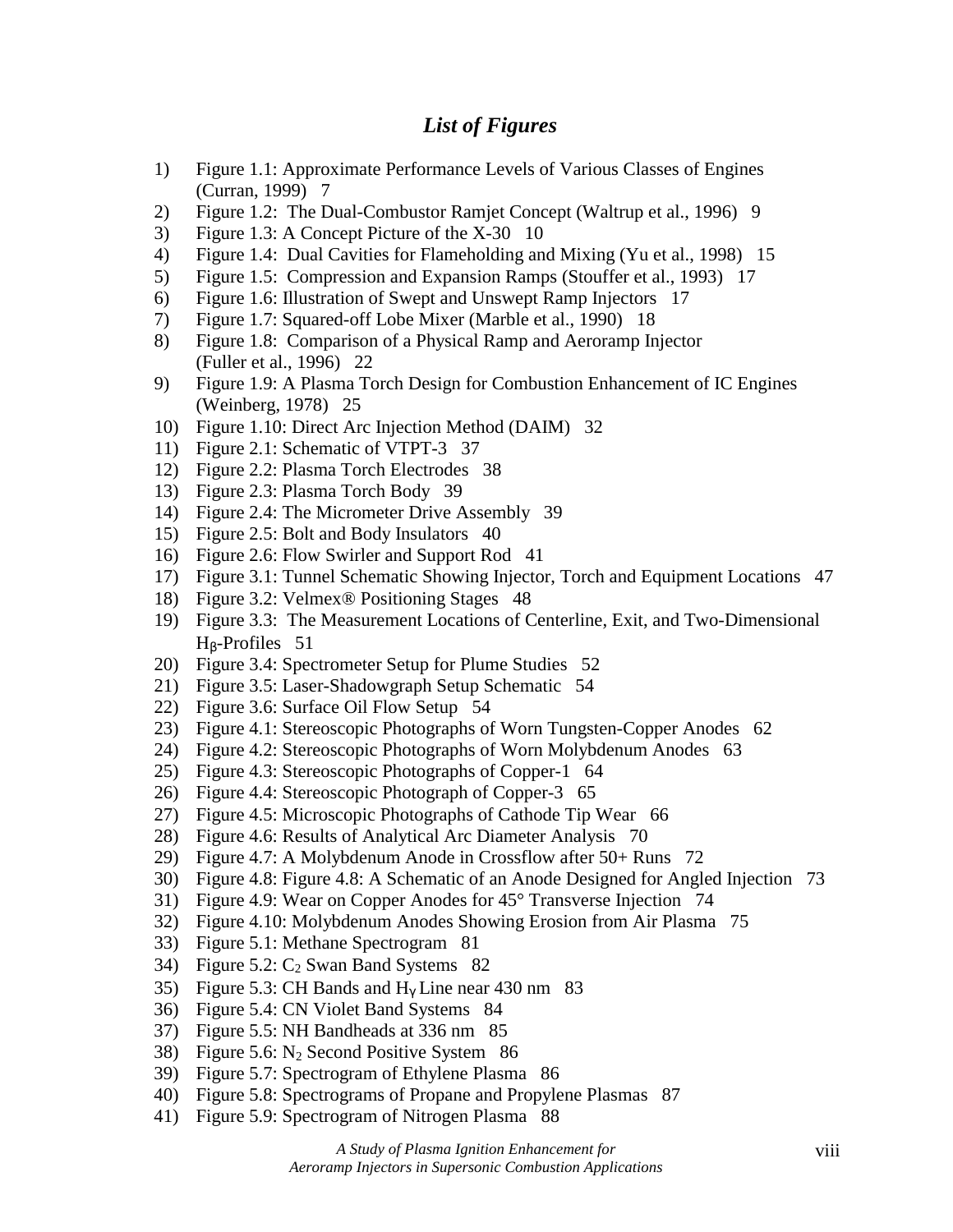- 42) Figure 5.10: Neutral and Charged Nitrogen Peaks 89
- 43) Figure 5.11: Spectrogram of Air Plasma 89
- 44) Figure 5.12: A Comparison of Air and Nitrogen Plasma Spectra 90
- 45) Figure 5.13: Molybdenum Nitride Peaks at 524.02 and 536.16 nm 91
- 46) Figure 5.14: Comparison of  $N_2$  Plasma Spectra with Copper and Molybdenum Anodes 92
- 47) Figure 5.15: Photographs of Molybdenum Nitride Deposits 94
- 48) Figure 5.16: The Affect of Torch Power on  $H_8-C_2$  Ratio 95
- 49) Figure 6.1: Anode Exit Geometries 98
- 50) Figure 6.2: Anode Designs for the Nozzle, Throat Geometry and Injection Angle Study 99
- 51) Figure 6.3: Power Relationships for Different Anode Half Angles 101
- 52) Figure 6.4: High-speed Photographs of Torch Operation in a Mach 3.0 Crossflow 102
- 53) Figure 6.5: Surface Oil Flow Photographs of Torch Operation in a Mach 3.0 Crossflow 102
- 54) Figure 6.6: An Example of Spectral Exit Profile 103
- 55) Figure 6.7: Comparison of Exit Profiles for Sonic Designs (H<sub>β</sub> Line,  $q_t=1.17$ ) 105
- 56) Figure 6.8: Comparison of Exit Profiles for Supersonic Designs  $(H<sub>β</sub> Line, q<sub>bar</sub>=1.17)$  106
- 57) Figure 6.9: Centerline Temperature Profiles Comparing Power 107
- 58) Figure 6.10: Plot of Maximum Total Temperature Ratio versus Power 108
- 59) Figure 6.11: Penetration Height versus Power 109
- 60) Figure 6.12: Comparison of Exit Profiles for Different Momentum Flux Ratios 110
- 61) Figure 6.13 2D H<sub>β</sub>-Line Profiles for Various Powers and Momentum Flux Ratios 112
- 62) Figure 6.14: Centerline Temperature Measurements for 90°, 0.100" Sonic Anode 113
- 63) Figure 6.15: 2D Temperature Profiles Comparing Power and Momentum Flux Ratio Variations 115
- 64) Figure 6.16: Close-up Photograph of 90°, 0.100" Throat Length Sonic Anode 116
- 65) Figure 6.17: Centerline Temperature Measurements for 90°, 3.12 mm Sonic Anode 117
- 66) Figure 6.18: Photograph of the 90°, 3.12 mm Throat Length, Sonic Anode 118
- 67) Figure 6.19: Centerline Temperature Measurements for the 90° Supersonic Design 119
- 68) Figure 6.20: 2D Temperature Profile for the 90° Supersonic Design 120
- 69) Figure 6.21: Photographs of the 90° Supersonic Anode 121
- 70) Figure 6.22: 2D H<sub> $\beta$ </sub>-Line Profile for 60 $\degree$ , 0.100" Throat Length Anode 122
- 71) Figure 6.23: Centerline Temperature Measurements for the 60°, 2.54 mm Sonic Anode 123
- 72) Figure 6.24: 2D Temperature Profile for 60°, 2.54 mm Throat Length Anode 123
- 73) Figure 6.25: Anode Wear on the 60°, 2.54 mm Throat Length, Sonic Anode 124
- 74) Figure 6.26: Comparison of Exit Profiles for Different Momentum Flux Ratios 125
- 75) Figure 6.27: 2D  $H_0$ -Line Profiles for Various Momentum Flux Ratios 126
- 76) Figure 6.28: Centerline Temperature Measurements for 60° Sonic Long Throat 127
- 77) Figure 6.29: 2D Temperature Profiles of the 60°, 3.12 mm, Sonic Throat Anode 128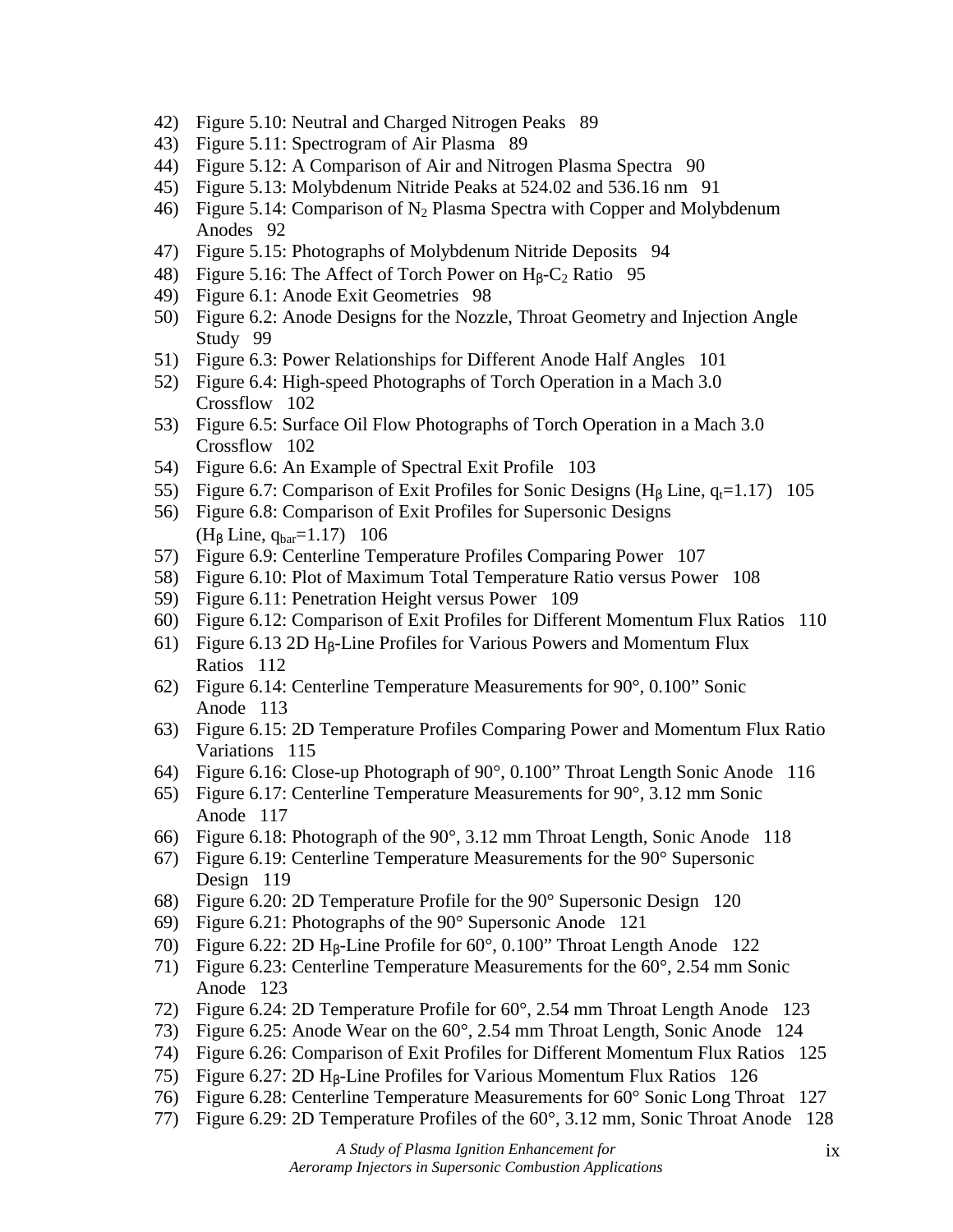- 78) Figure 6.30: Anode Wear on the 60°, 3.12 mm Throat Length, Sonic Anode 129
- 79) Figure 6.31: Centerline Total Temperature Measurements for the 60° Supersonic Anode 130
- 80) Figure 6.32: 2D Temperature Profile for 60° Supersonic Anode 131
- 81) Figure 6.33: Close-up Photograph of 60°, Supersonic Anode 131
- 82) Figure 6.34: Close-up Photograph of 60°, Supersonic Anode 132
- 83) Figure 7.1: Radical Concentrations Along the Centerline of the Plasma Jet 138
- 84) Figure 7.2: Hβ Intensity Variations Along the Jet Centerline 139
- 85) Figure 7.3: Average Rate of Photon Flux Along Jet Centerline 140
- 86) Figure 7.4: H<sub>β</sub> Intensity Variations for Changing Flowrate 141
- 87) Figure 7.5: Ion Concentration Profiles 142
- 88) Figure 7.6: High-Speed Filtered Photographs 144
- 89) Figure 7.7: A Graphical Representation of the Arrowhead Theory 144
- 90) Figure 7.8: OH Visualization of Plasma Jet 145
- 91) Figure 7.9: High-speed Photographs of CN within the Plasma Jet 146
- 92) Figure 7.10: H Filtered Photograph Down Axis of Jet 146
- 93) Figure 7.11: High-speed Photographs of the Plasma Jet 147
- 94) Figure 7.12: Electrode Emission in Mach 3.0 Crossflow (VTPT-2) 148
- 95) Figure 7.13: Plasma Torch Electrode Emission in a Mach 2.4 Crossflow 149
- 96) Figure 7.14: Methane Combustion Plumes in a Mach 2.4 Crossflow 150
- 97) Figure 7.15: Spectrogram of Methane Flame Plume 151
- 98) Figure 7.16: Shadowgraphs for a Momentum Flux Ratio of 0.80 153
- 99) Figure 7.17: Shadowgraphs for a Momentum Flux Ratio of 1.15 154
- 100) Figure 7.18: Shadowgraphs for a Momentum Flux Ratio of 2.30 155
- 101) Figure 7.19: Diagram of Surface Oil-Flow Patterns 156
- 102) Figure 7.20: Surface Oil Flow Pictures (Methane) 156
- 103) Figure 7.21: Intensity of Hβ Line versus Power for Ethylene 157
- 104) Figure 7.22: Ethylene Centerline Temperature Profiles 158
- 105) Figure 7.23: Two-Dimensional Temperature Profile for Ethylene 159
- 106) Figure 7.24: Ethylene Flame Plume in Mach 2.4 Crossflow 159
- 107) Figure 7.25: Spectral Intensity of  $N_2$  Molecule at 380.5 nm 160
- 108) Figure 7.25: Spectrogram of Nitrogen Plume 161
- 109) Figure 7.26: Spectral Peaks of  $NO<sub>2</sub>$  in the Yellow-Orange Region 161
- 110) Figure 7.27: Color Variations in the Nitrogen Plasma Jet 162
- 111) Figure 7.28: Nitrogen Plume Variations with Increasing Power 163
- 112) Figure 7.29: A Nitrogen Plume with a Layered Structure at 1250 Watts 164
- 113) Figure 7.30: NO Distribution of Nitrogen Plume 1.25 cm Downstream of Torch Exit 164
- 114) Figure 7.31: Centerline Temperature Profiles for Nitrogen 165
- 115) Figure 7.32: Two-Dimensional Temp Profiles for Nitrogen 166
- 116) Figure 8.1: Illustration of Computational Grid Location 171
- 117) Figure 8.2: The Computational Domain and Block Structure 172
- 118) Figure 8.3: Centerline Total Temperature Profile Comparison for 1500 W 174
- 119) Figure 8.4: Complete Total Temperature Profile Comparison for 1500 W 175
- 120) Figure 8.5: Shock Structure Comparison for 1500 W and a  $q_t$  of 1.18 175
- 121) Figure 8.6: Mass Fractions of Some Major Species 176
- 122) Figure 8.7: Mass Fraction Plots at 49.6  $d_{eq}$  Downstream of Torch Exit 177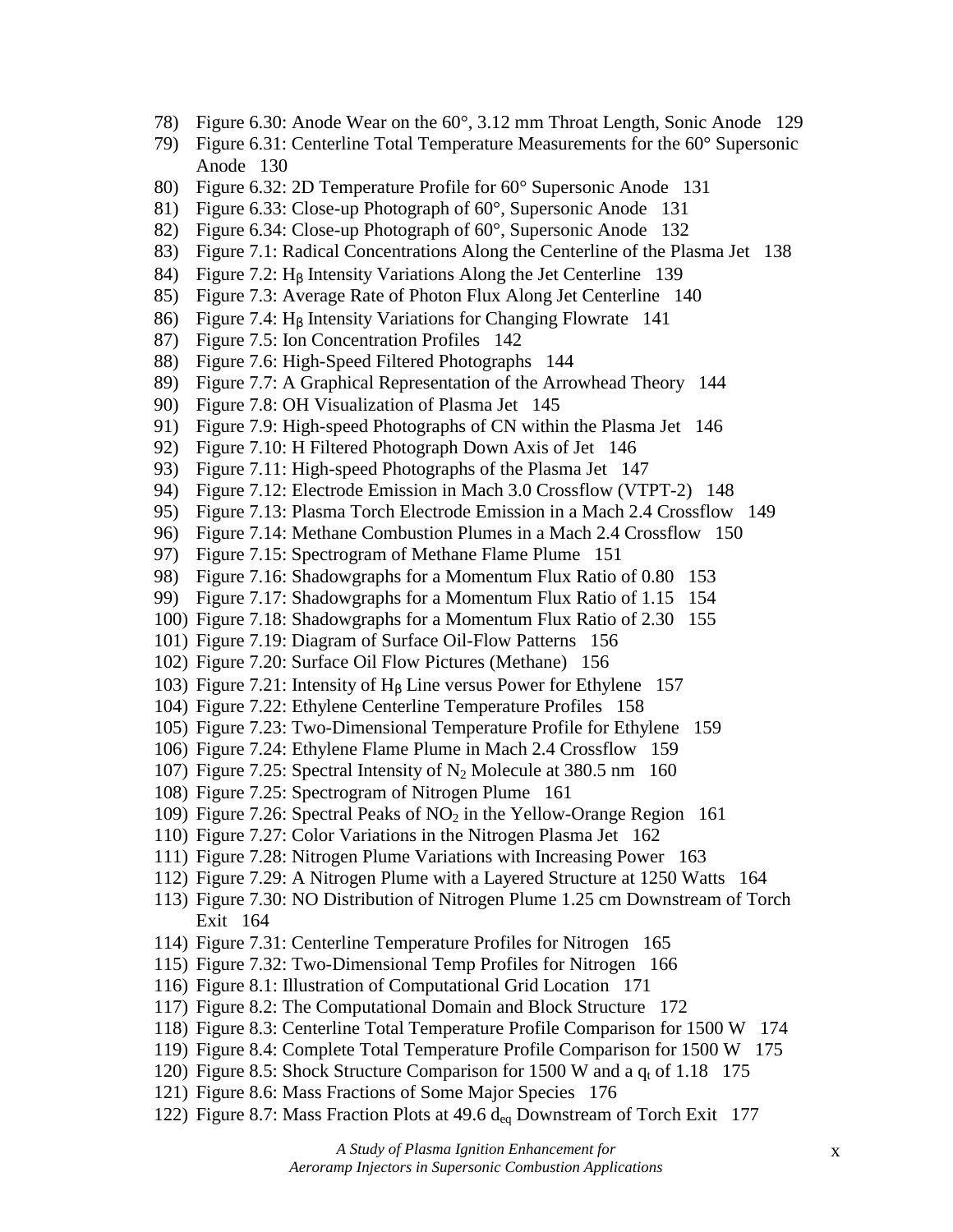- 123) Figure 8.8: Air Mass Fraction Plots at 49.6 deq Downstream of Torch Exit 178
- 124) Figure 9.1: The Experimental Setup 185
- 125) Figure 9.2: The Lifting Effect of an Upstream Aeroramp 186
- 126) Figure 9.3: Filtered Photographs Showing the Effect of Aeroramp Lifting on Plasma Species 186
- 127) Figure 9.4: Spectrogram of Excited Ethylene/Methane Fragments by Methane Plasma Interaction 187
- 128) Figure 9.5: Changes of the Spectral Profiles of  $C_2$  Line with Increasing Power for Methane Plasma 188
- 129) Figure 9.6: A Comparison of Fuel vs. No Fuel on the  $C_2$  Line Intensity for Various Powers 189
- 130) Figure 9.7: The Exponential Dependence of the Average  $C_2$  Line Intensity on Torch Power 190
- 131) Figure 9.8:  $C_2$  Line Profiles for 2500 W and Various Injector Momentum Flux Ratios for Methane Plasma 191
- 132) Figure 9.9: The Effect of Increasing the Fuel Mass Flowrate on the Intensity of  $C_2$ Line 192
- 133) Figure 9.10: Distribution of the Maximum  $C_2$  Line Intensity versus Distance from Torch 192
- 134) Figure 9.11: Filtered Photographs of Methane Plasma Jet for 2000 W 193
- 135) Figure 9.12: CH Profile Variations with Increasing Power 194
- 136) Figure 9.13: CH Profile Variations with Increasing Injector Mass Flowrate 194
- 137) Figure 9.14: 2D Temperature Profile of Methane Plume at 2000 W 195
- 138) Figure 9.15: A Spectrogram of Excited Ethylene and Nitrogen Species by Interaction with a Nitrogen Plasma Jet 196
- 139) Figure 9.16: Profiles Showing the Effect of Arc Gap on CN Distribution for Nitrogen Plasma 197
- 140) Figure 9.17: CN Line Maxima for Two Arc Gaps 198
- 141) Figure 9.18: A Comparison of Fuel Mass Flowrate Effects on CN Line Intensity 198
- 142) Figure 9.19: Radical Profiles Near Torch Exit 200
- 143) Figure 9.20: Filtered Photographs for Nitrogen-Ethylene at 2000 W 201
- 144) Figure 9.21: Photographs Demonstrating the Effect of Increasing Power on the CH Profile 202
- 145) Figure 9.22: Evidence of Fuel Interaction with Nitrogen Plasma Jet 203
- 146) Figure 9.23: 2D Temperature Profile for Nitrogen Plume at 2000 W 204
- 147) Figure 9.24: Changes of the Spectral Profiles of  $C_2$  Line with Increasing Power for Ethylene Plasma 205
- 148) Figure 9.25: The Exponential Dependence of  $C_2$  Line Intensity on Torch Power and Feedstock 206
- 149) Figure 9.26: A Spectrogram of Excited Ethylene and Air Species by Interaction with an Air Plasma Jet 208
- 150) Figure 9.27: Changes of the Spectral Profiles of  $C_2$  Line Intensity with Increasing Power for Air Plasma 209
- 151) Figure 9.28: A Comparison of CH and  $C_2$  Profiles for Air-Ethylene Tests 209
- 152) Figure 9.29: A 2D Temperature Profile for Air Plume at 3000 W 210
- 153) Figure 9.30: High-speed Photographs Showing Particle Injection 211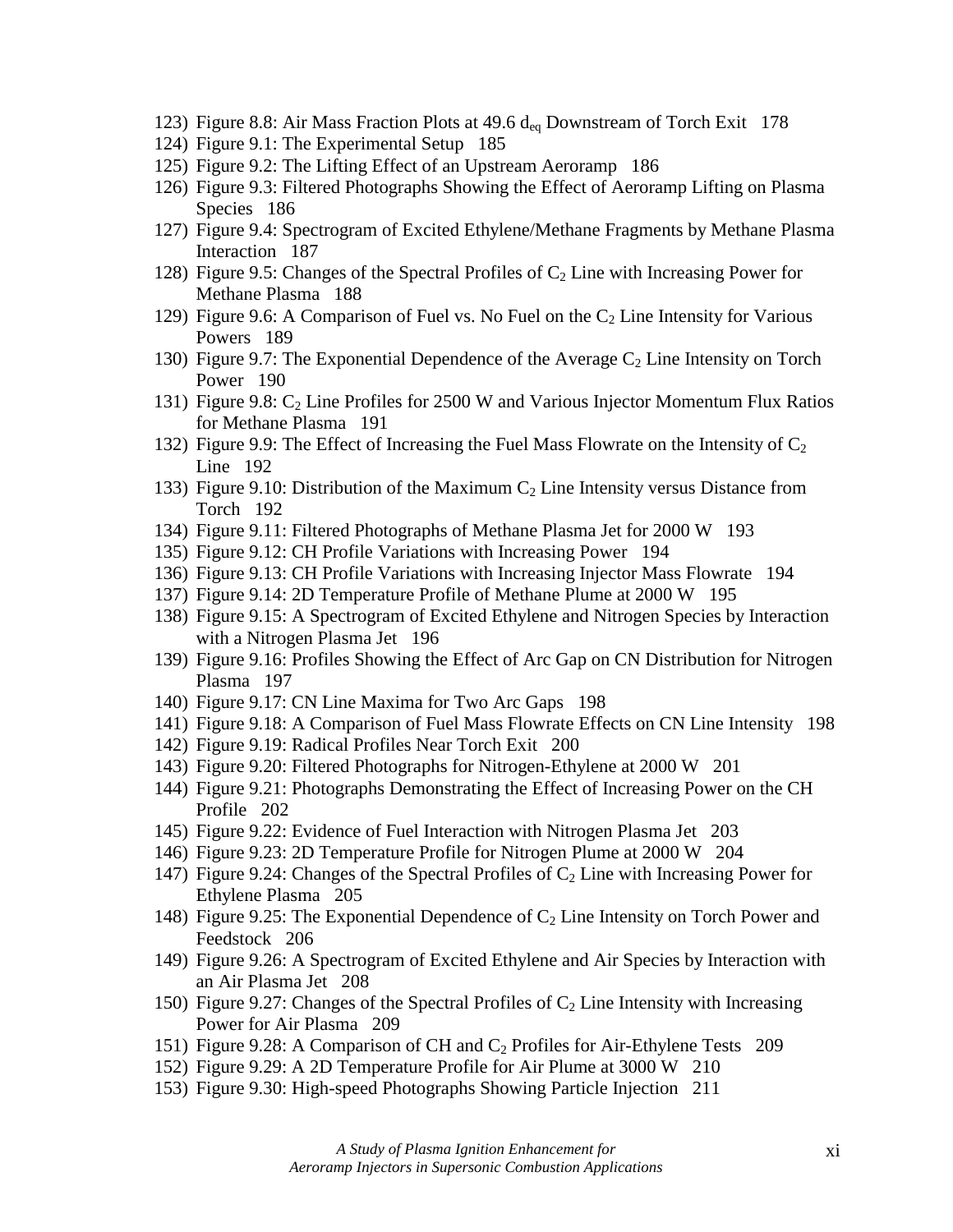# *List of Tables*

- 1) Table 3.1: Spectral Filter Specifications 49
- 2) Table 4.1: Table of Material Properties 58
- 3) Table 4.2: Anode Erosion Test Results 60
- 4) Table 4.3: Cathode Erosion Test Results 61
- 5) Table 5.1: Torch Operating Conditions 80
- 6) Table 5.2: Spectral Peak Characteristics in the 520-540 nm Range 91
- 7) Table 6.1: Operating Conditions for the Anode Angle Experiments 98
- 8) Table 6.2: X-intercepts for the Six Anode Designs 104
- 9) Table 7.1: Radicals and Spectral Lines 137
- 10) Table 8.1: Bowman and Seery Reaction Mechanism for Methane 173
- 11) Table 8.2: Mass Fraction Maxima and Minima 176
- 12) Table 8.3: Maximum Mass Fraction for Various Species at 49.6 deq 179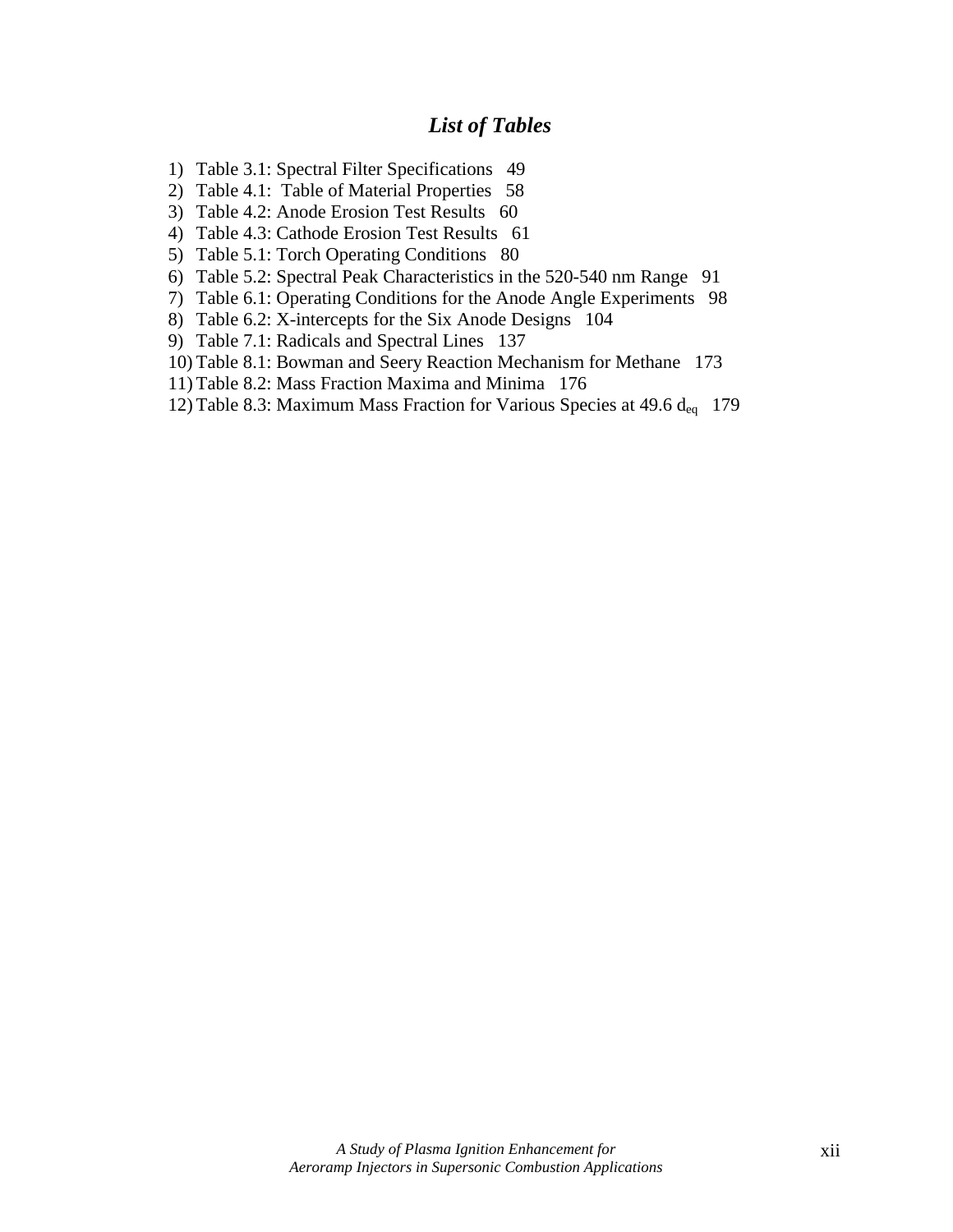# *Nomenclature*

## **Symbols**

- A A constant
- A Concentration of specie "A"
- B Concentration of specie "B"
- $C_p$  Specific heat
- d Diameter
- e Electronic charge
- E Voltage gradient along an arc
- $E_A$  Activation energy
- H Heat carried away through convection
- h Heat transfer coefficient, Planck's constant
- I Arc current
- j Current density
- J<sub>o</sub> Nondimensional constant
- k Thermal conductivity
- $k_B$  Boltzmann's constant
- $k_e$  Conductivity at melting
- L Lorentz Ratio
- M Mach number
- *m* Mass flow rate
- NAV Avagadro's number
- *Q*& Rate of heat transfer
- p Pressure, Steric factor
- $P_t$  Torch power
- q Jet to freestream momentum flux ratio
- qe Heat transfer at the point of arc attachment
- r Radius of anode constrictor
- R Radius of bow shock
- Characteristic radius of bow shock  $R_{\rm o}^{\rm o}$
- Coefficient of variation
- *S* Rate of entropy production
- $R<sub>o</sub>$  Characteristic radius of bow shock
- $R<sub>u</sub>$  Universal gas constant
- t Anode thickness
- T Temperature
- ν Uniform velocity of a gas
- Vaf Voltage across anode fall
- V<sub>i</sub> Ionization potential
- W Molecular weight of a gas
- *x* Fraction of ionized atoms within a gas
- x Streamwise coordinate
- y Spanwise coordinate
- z Vertical coordinate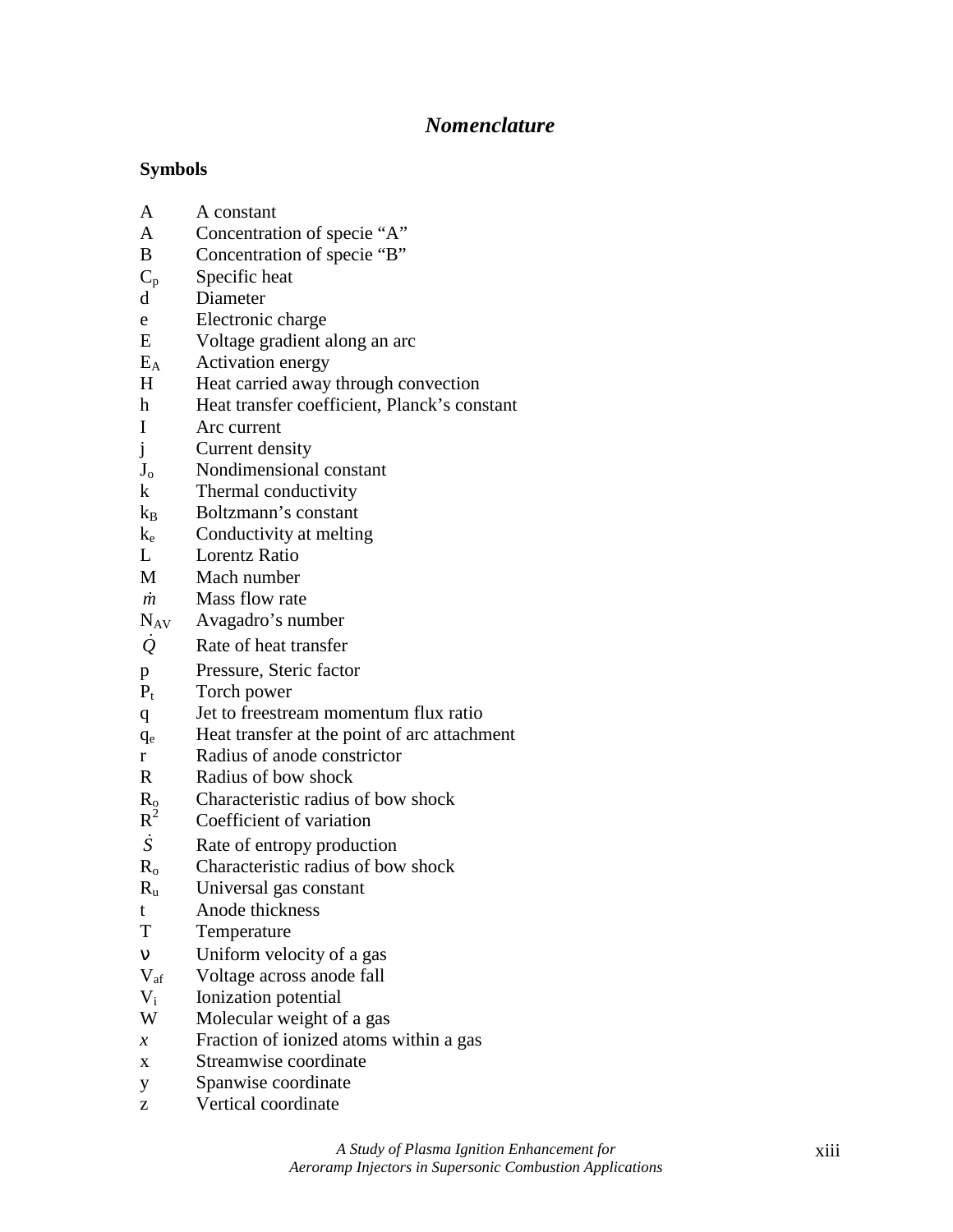## **Greek Symbols**

- δ Thickness of anode fall
- ε Effective ionization potential, A multiplication factor
- A multiplication factor
- γ Ratio of specific heats
- φ Thermionic work function
- ρ Density
- σ Boltzmann Constant
- $\sigma_e$  Electrical conductivity of a gas
- σAB Collision cross section
- *v* Frequency of radiation

## **Subscripts**

- ∞ Freestream
- a anode
- e electron
- eff Effective
- eq Equivalent
- inj injector
- j jet
- o total value
- p plasma
- s Sensible
- t torch, total value